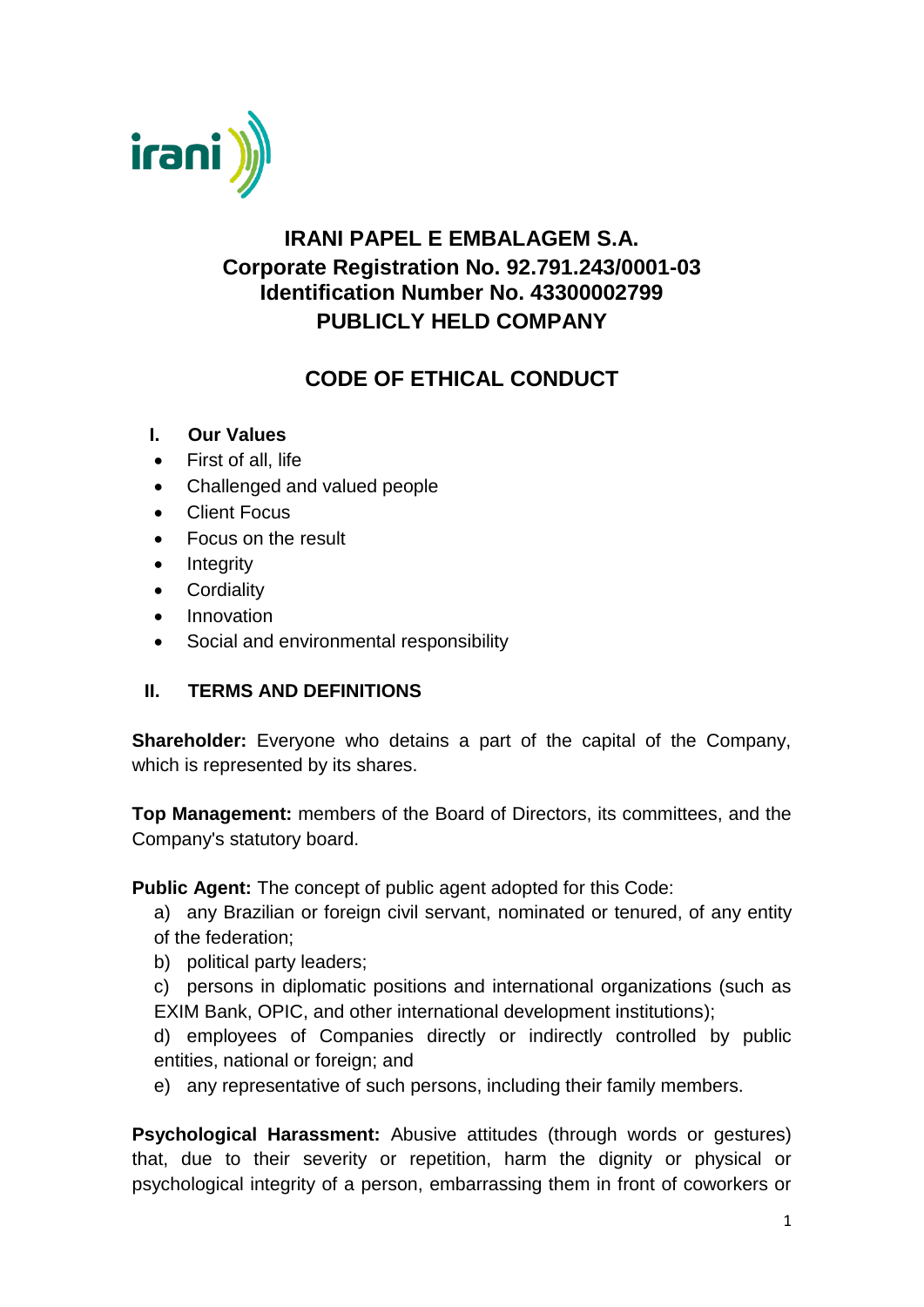harming the work conditions and climate.

**Sexual Harassment:** Act of embarrassing someone by the use of the hierarchical power to obtain sexual favors. It is typified as a crime.

**Material Act or Fact:** under the terms of article 155, 1st paragraph, of the Law of Business Corporations and article 2 of CVM Instruction No. 358/02, any decision by a controlling shareholder, resolution by the shareholder's meeting or the administrative bodies of the publicly held company, or any other act or fact of political-administrative, technical, negotiating, or economic-financial nature that occurred or is related to its business that may influence in a measurable manner:

I- the quotation of the securities issued by the Company or referenced to them;

II - the decision by investors to purchase, sell, or maintain such securities;

III - the decision by investors to exercise any rights inherent to the condition of holders of securities issued by the Company or referenced to them;

Several examples of Material Acts or Facts are listed, non-exhaustively, in the sole paragraph of article 2 of CVM Instruction No. 358/02

In any case, the events related to a Material Act or Fact must have their materiality analyzed in the context of the ordinary activities and dimension of the Company, as well as the previously disclosed information, and not in the abstract, so to avoid the trivialization of the disclosures of Material Acts or Facts in prejudice of the quality of the analysis, by the market, of the Company perspectives.

**Collaborators:** any person with an employment relationship with the Company, as well as interns and young apprentices.

**Company:** Irani Papel e Embalagem S.A. and its subsidiaries.

**Communities:** Communities surrounding where the Company is installed, in the municipalities where the collaborators live and that suffer or may come to suffer some type of impact resulting from Company activities.

**Contact Channel:** Means through which one may perform manifestos, complaints, or clarify doubts about the understanding of the Code of Ethical Conduct.

**Conduct:** The behavior of the individual.

**Conflict of Interests**: arises when any shareholder, Top Management member, Collaborator, and/or member of the Other Administrative Bodies, in the exercise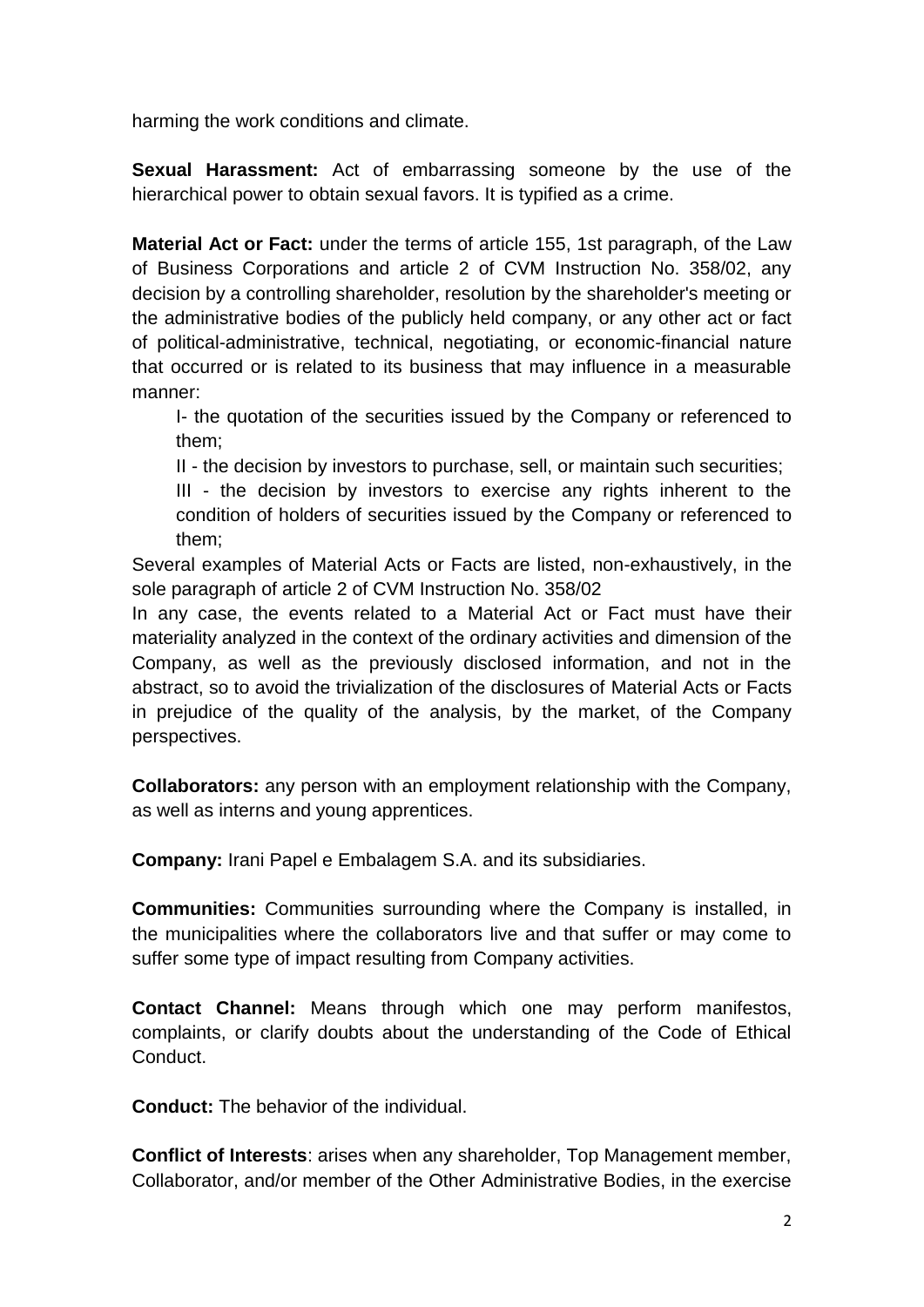of their functions, aiming their own interests, of a family member, or a third party related to them, may have their capacity for unbiased judgment affected or act, influence, advise, counsel, and/or make decisions motivated by private interests, different from and/or in detriment of Company interests.

**Active Corruption:** to offer or promote an undue advantage to a Public Agent to set them to practice, omit, or delay an ex-officio act. This conduct is considered a crime as per article 333 of the Penal Code.

**Passive Corruption:** to request or receive, for oneself or another, directly or indirectly, albeit outside the function or before assuming it, but because of it, an undue advantage or accept a promise of such an advantage (article 317 of the Penal Code).

**Other Administrative Bodies:** Members and their respective substitutes, when applicable, of the Fiscal Committee, Audit Committee, Advisement Committees to the Board of Directors, and any other bodies with technical or consultive functions created or that come to be created by the Top Management of the Company.

**Suppliers:** Any natural or public or private legal person, national or foreign, as well as the depersonalized entities, who undertake activities of production, assembly, creation, construction, transformation, importation, exportation, distribution, or commercialization of products or provision of services to the Company and/or its subsidiaries.

**Confidential Information:** Any information, materials, details, documents, technical or commercial specifications, innovations, improvements, or data of any kind or nature that may be considered confidential and of privileged knowledge, that one comes to have knowledge of or access to, or comes to be entrusted to it due to the function and/or supply, be them of interest to the Company or third parties.

Confidential or privileged information is information relative to Material Acts or Material Facts until they are disclosed to the regulatory bodies and, simultaneously, to the shareholders and investors in general through the due publication of such information by the press bodies.

The obligation to protect confidential and privileged information is not limited to protecting them against undue use, but also to only use it internally for the performance of one's professional duties.

**Investors:** All persons or companies that participate in the capital market with the objective of valuing their assets.

**Laws and regulations:** Law is a rule or norm of conduct; regulation is a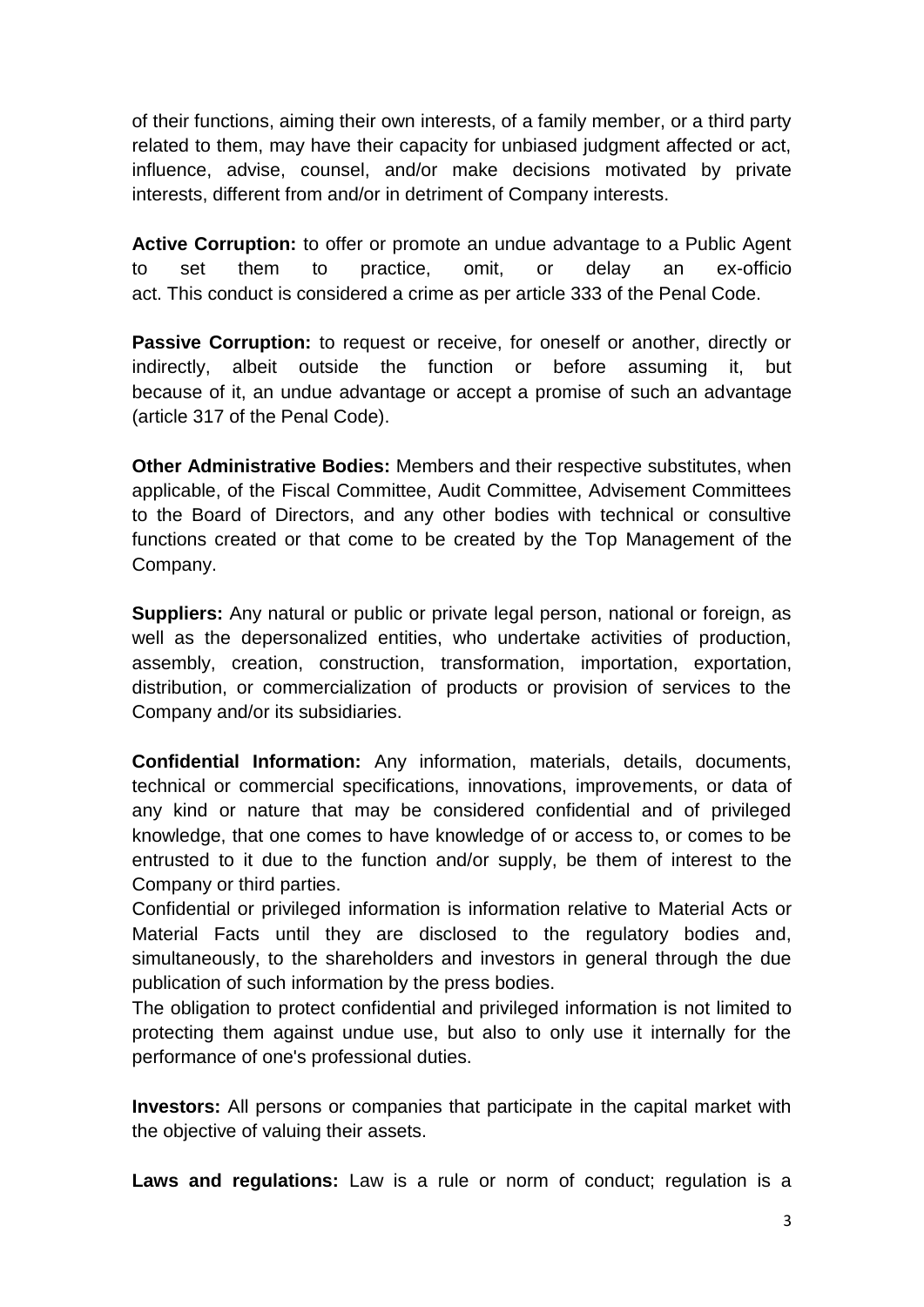normative text that explains a legal rule. The difference between law and regulation is that a law has more strength than a regulation, i.e., it dictates the rules and norms of conduct, while regulations explicitly state what is described in the law without being able to go beyond its terms.

**Manifestos:** reports of situations that:

- a) Compromise or may compromise the compliance with our Values and the Code of Ethical Conduct.
- b) Generate doubts about the Code of Ethical Conduct.
- c) Complaints of situations related to fraud, resource misapplication, and damage to property and the environment.

**Relative:** Person with a familial bond up to the 2nd degree with Administrators or Collaborators, being considered son/daughter, grandson/granddaughter, brother/sister, brother-in-law/sister-in-law, father/mother, father-in-law/motherin-law, and grandfather/grandmother. For the effects of this Code, affinity relatives will also be considered, namely spouse, companion, son-in-law, daughter-in-law, stepfather, stepmother, stepchild.

**Retaliation:** Aggressive physical or verbal behavior carried out with the intent to hurt or persecute someone. Persecution carried out against another person, reprisal, intimidation, threats, or discrimination resulting from an act or fact narrated by someone else.

**Moral Integrity:** Corresponds to a good reputation related to honor, freedom, image, and name of the Company or a natural person.

**Company Rules:** A set of rules that orientate what is and is not allowed by the Company, contemplating the Articles of Incorporation, Policies, Procedures, and Work Contracts, among others.

# **III. CODE OF ETHICAL CONDUCT**

Document adherent to the Company values that gathers the main orientations relative to the ethical behavior expected from the Top Management members, members of the Other Administrative Bodies, Collaborators, and Suppliers who interact with the Company. We believe that these orientations are essential for constructing relations of value and fulfilling our vision.

# **IV. Objectives of the Code of Ethical Conduct**

The Code of Ethical Conduct of the Company has the following objectives:

- To make the Company values clear so that Top Management members, members of the Other Administrative Bodies, and Collaborators may understand, practice, respect, and protect them;
- To serve as a support in the decision-making of subjects related to the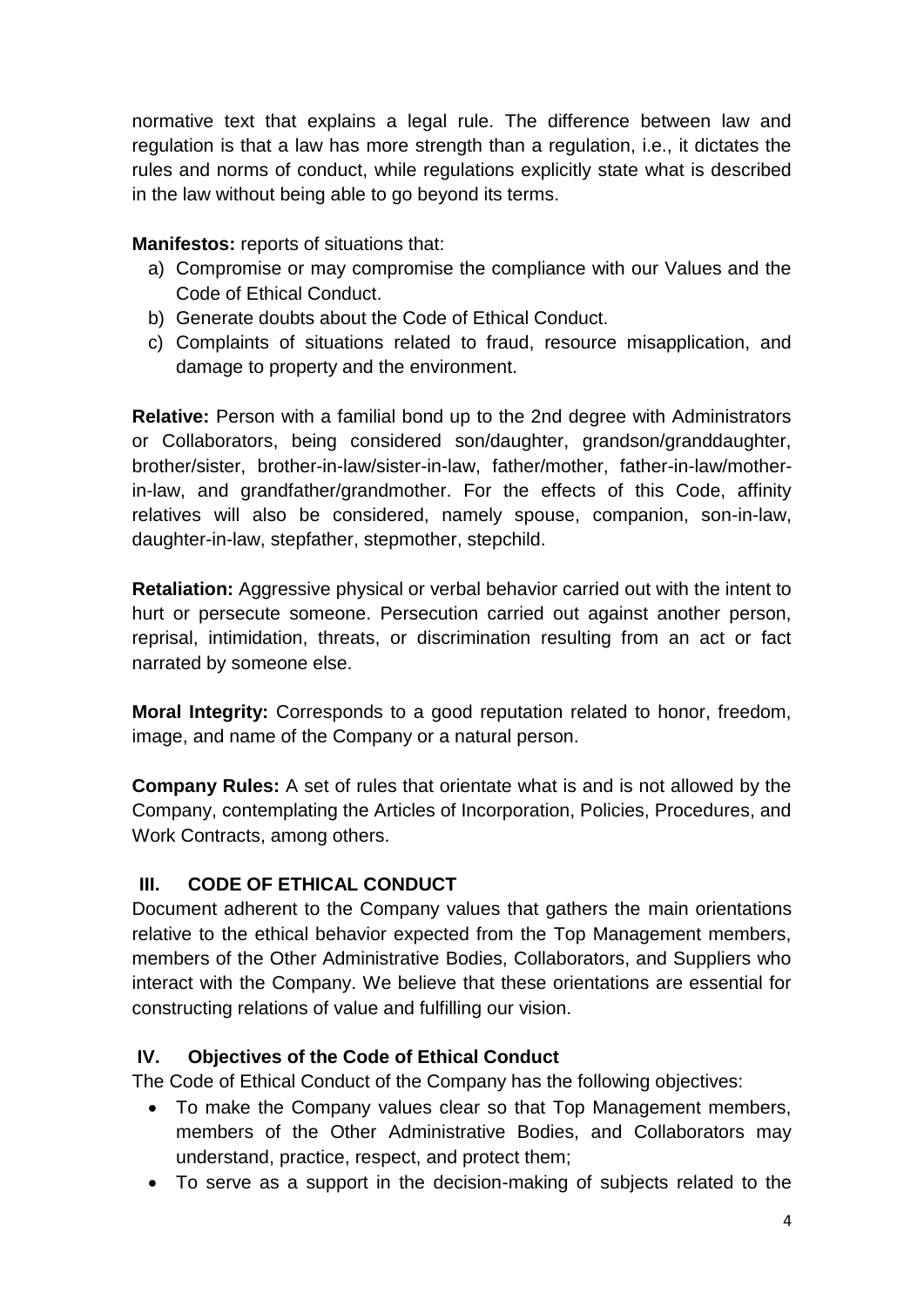Company;

 To establish the parameters of the professional conducts expected of the Top Management members, members of the Other Administrative Bodies, and Collaborators.

# **V. To whom the Code of Ethical Conduct applies**

To all the Top Management members, members of the Other Administrative Bodies, Collaborators, and Suppliers, in their professional relationships inside and outside of the Company with:

- Shareholders.
- Top Management members, members of the Other Administrative Bodies, and Collaborators.
- Associations and Unions.
- Clients.
- Community and Society.
- Competitors.
- Suppliers.
- Governments.

# **VI. Ethics Committee**

1. The Ethics Committee is composed of 05 (five) members, with 04 (four) seats being permanent and 01 (one) temporary. The permanent seats are intended for (i) the Chief Executive Officer; (ii) the People, Strategy, and Management Officer; (iii) the People Development Management; and (iv) the Legal and Compliance Management. The temporary seat is intended for the Officer of the Area whose manifesto is under discussion. At the discretion of the Ethics Committee Coordinator and/or the Chief Executive Officer, other people may be called to contribute to the discussion and decision-making.

- 2. The duties of the Ethics Committee are:
	- a) To watch for compliance with the Code of Ethical Conduct and values of the Company;
	- b) To identify situations that are contrary to the provisions of the Code of Ethical Conduct;
	- c) To issue an interpretation and/or orientation in the cases of violation of the Code of Ethical Conduct and/or Company Rules;
	- d) To deliberate about the application of disciplinary sanctions to persons who violate the Code of Ethical Conduct and/or Company Rules;
	- e) To suggest amendments to the Code of Ethical Conducts based on the Principles and Values of the Company;
	- f) To Promote the Ethics and Values of the Company;
	- g) To disseminate to all Top Management members, members of the Other Administrative Bodies, and Collaborators the Code of Ethical Conduct.
	- h) To guide in respect to possible solutions for conflicts that are not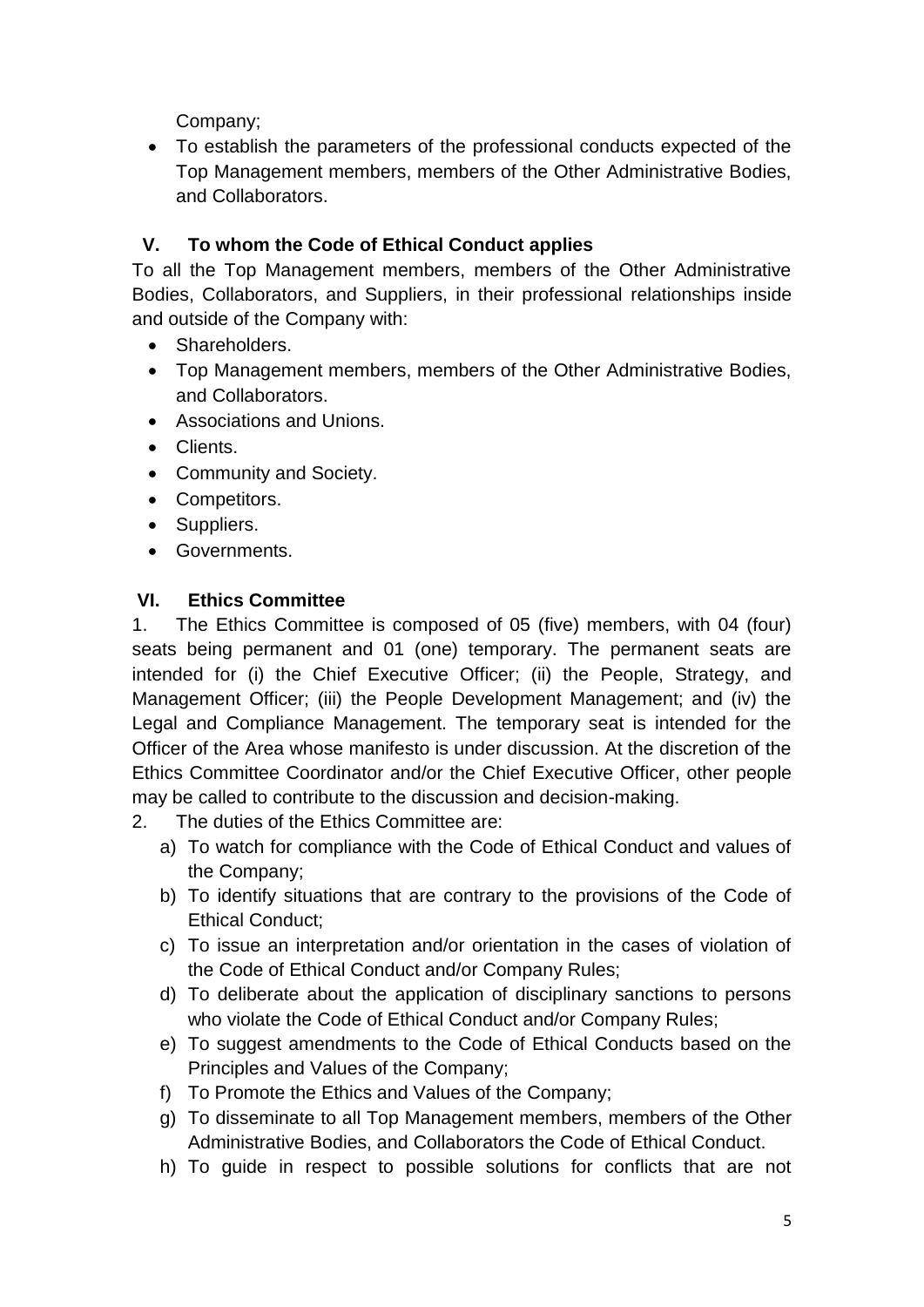provided for in the Code of Ethical Conduct;

3. The Ethics Committee will report to the Statutory Board and have the support of the Audit Committee and the internal audit connected to it.

### **VII. Rules of Ethical Conduct**

#### **1. Conducts expected from the Top Management Members, members of the Other Administrative Bodies, and Collaborators:**

- 1.1. To perform the activities according to i) the current and applicable laws, including the anti-bribery and anti-corruption laws; ii) the compliance rules; iii) the rules established in this Code; and iv) the Company Rules.
- 1.2. To treat all persons fairly and maintain the work practices based on the equality of opportunities, respecting the diversity and privacy of each person.
- 1.3. To exercise one's functions and relate in a courteous, dignified, ethical, fair, honest, loyal, and positive manner, with mutual respect, trust, collaboration, and attention to people, respecting all forms of individual differences.
- 1.4. Use the Company communications channels correctly to manifest opinions, suggestions, complaints, and manifestos.
- 1.5. To provide safe and healthy work conditions, supporting the collaborators to maintain a good quality of life and professional and personal development, promoting teamwork as one of the determining factors for the success of the Company.
- 1.6. To execute the daily activities respecting the safety and health aspects defined by the Company;
- 1.7. To allow union organizations to manifest themselves.
- 1.8. To avoid situations that may characterize Conflict of one's Interests with those of the Company.
- 1.9. To make accounts to the shareholders and the financial markets in a transparent, precise, and opportune manner, always in compliance with the legislation applicable to the national capital market.
- 1.10. To observe good corporate governance practices, guaranteeing impartiality, objectivity, and honesty in the relations among Top Management Members, members of the Other Administrative Bodies, Collaborators, Shareholders, and Investors.
- 1.11. To commercialize products and services with honesty and transparency, respecting the interests of the clients.
- 1.12. To provide clear and reliable orientations and information, analyzing client opinions for improving the assistance, the products, and the services.
- 1.13. To seek client satisfaction, committing to delivering products with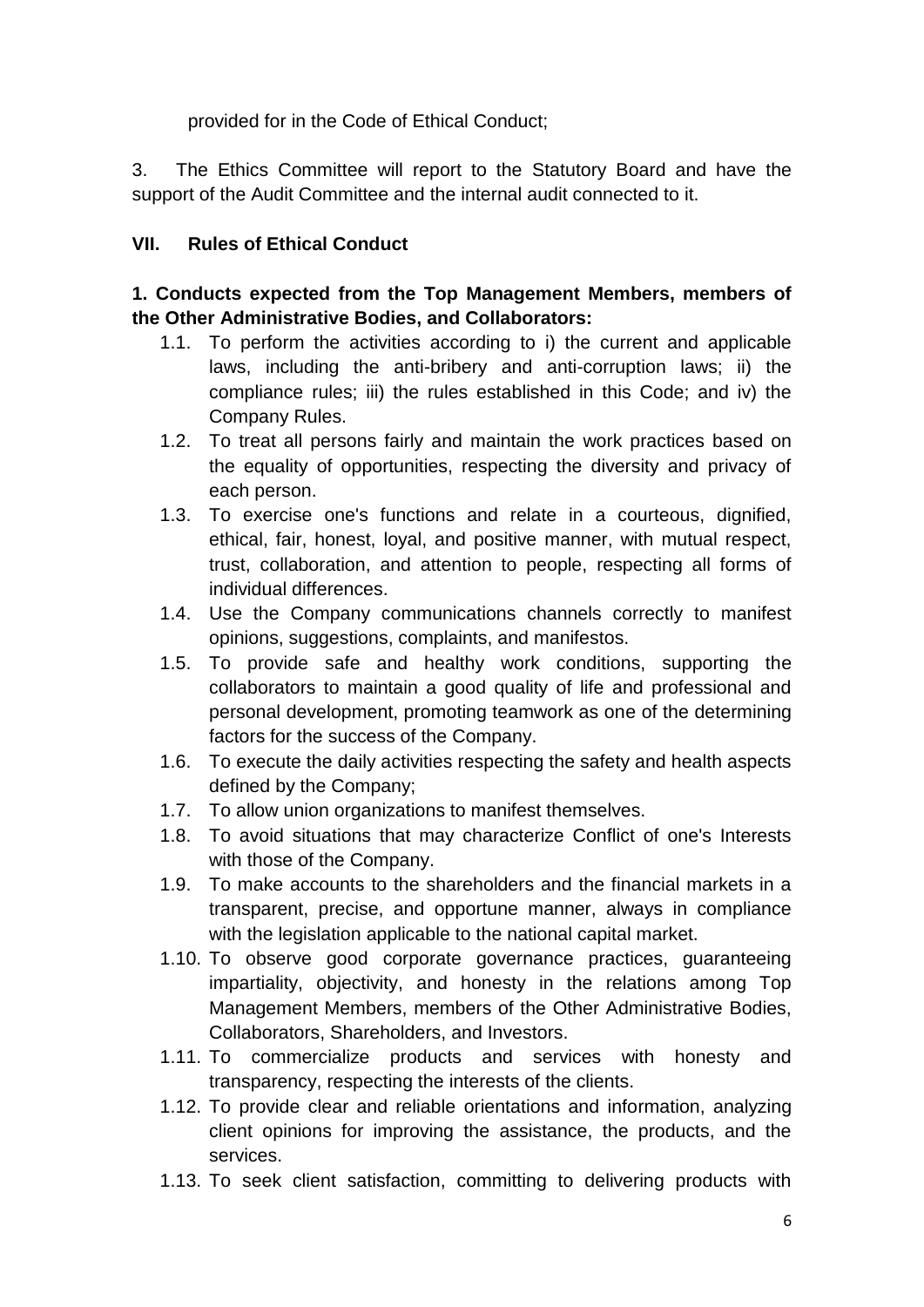quality, meeting specifications, having safety in the supply, and good service.

- 1.14. To seek stable partnerships with transparency and focused on mutual benefits.
- 1.15. To adopt impartial and transparent purchase and hiring processes.
- 1.16. To consider the interests of the Community in the conduction of projects and making decisions.
- 1.17. To induce the prosperity of the Communities, generating work and income and also guaranteeing the proper return on shareholders' investments (Shared Value).
- 1.18. To participate in class entities so to contribute to public policies.
- 1.19. To exercise one's activities aiming at sustainable development, striving for the use of technologies that reduce the impacts of one's actions, seeking efficiency in the use of natural resources.
- 1.20. To maintain transparent relationships with administrators and workers of the public sector, acting with honesty and integrity, moving away whenever the Conduct seems improper, with the intent to combat corruption, the favoring and obtainment of illegal advantages, informing one's leader of the occurrence of such facts.

#### **2. Intolerable Conducts subject to punishment**

- 2.1. Discriminating by race, gender, age, religion, sexual orientation, political conviction, and/or the condition of being a bearer of a disability.
- 2.2. Harassment of any nature, including Psychological or Sexual.
- 2.3. Attributing nicknames that may offend, embarrass, or denigrate the image, reputation, or morals of coworkers.
- 2.4. Using ideas or projects of third parties assuming the positive consequences of the work as if they were of one's own authorship.
- 2.5. Using the position aiming to obtain personal advantages or in benefit of third parties, facilities, or any other form of illegitimate favoring.
- 2.6. Conducting political, partisan, union, or religious propaganda on Company premises.
- 2.7. Offering or receiving hospitalities, gifts, and presents in disagreement with the Company Rules;
- 2.8. Performing donations or sponsorships in disagreement with the Company Rules;
- 2.9. Having a Relative as a direct subordinate.
- 2.10. Offering, paying, promising, or authorizing a personal benefit (be it a payment or any other type of personal benefit), directly or indirectly, to any Public Agent or a private one.
- 2.11. Negotiating shares issued by the Company in the periods of legal impediment due to one's position or access to Privileged Information, breaking the applicable legislation (CVM – Comissão de Valores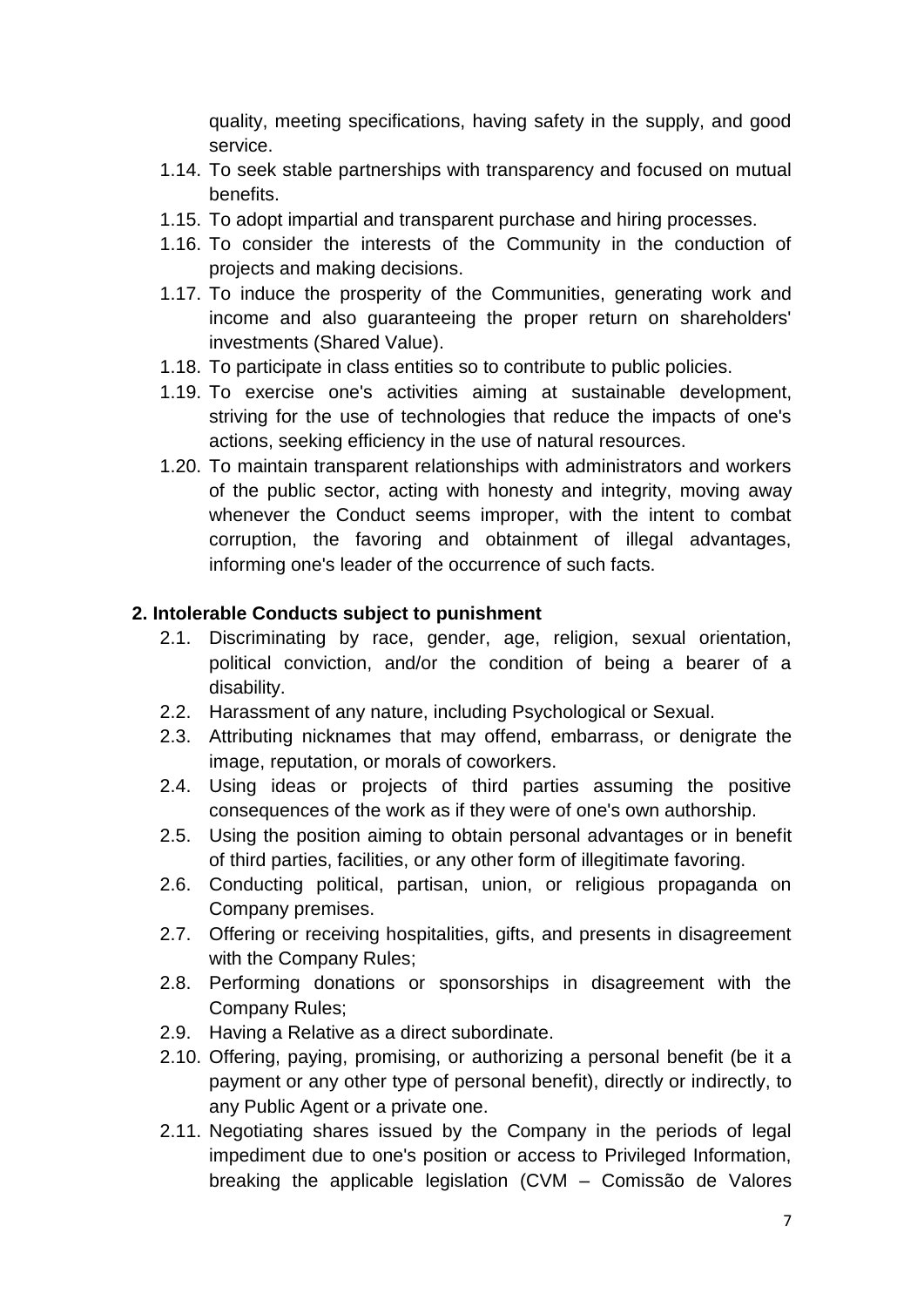Mobiliários) and Company Rules.

- 2.12. Manifesting oneself in public on behalf of the Company, except with the guidance of the Communications area.
- 2.13. Using or passing on to third parties any type of Confidential Information and/or relevant information on the Company, the Top Management members, the members of the Other Administrative Bodies, Collaborators, Suppliers, or clients.
- 2.14. Using in one's own benefit or that of third parties, or passing on to third parties industry secrets, processes, products, formulas, technologies, intellectual property, Confidential Information, and copyrights.
- 2.15. Passing on or disclosing through comments or rumors any information that may harm the Company, the Top Management members, the members of the Other Administrative Bodies, and Collaborators.
- 2.16. Presenting Company cases in lectures, seminars, or publications without the authorization of the management of the area or the Communications area.
- 2.17. Performing actions or practices that may characterize unfair competition.
- 2.18. Practicing acts that denigrate the image of Competitors, their competence, or the quality of their products and services.
- 2.19. Obtaining privileged information, economic and industrial espionage practices, or obtaining competitor plans and actions illicitly.
- 2.20. Participating in any activity that (i) may put one's Moral Integrity at risk, (ii) conflict with the position exercised at the Company, and/or (iii) come to harm the results of one's work and the Company results.
- 2.21. Participating directly or indirectly in work that competes with the Company activities.
- 2.22. Contracting Suppliers that have as partners persons with a family bond up to the 2nd degree with the person responsible for decisionmaking at the Company.
- 2.23. Using equipment made available for the exercise of the one's functions (electronic mail, Internet, etc.) for unauthorized purposes, going against the Internal Rules of the Company.
- 2.24. Contracting companies that are in disagreement with the legislation and the rules of this Code of Ethical Conduct, that use child labor or labor analogous to slavery, or that do not have proper environmental practices.
- 2.25. Resorting to any act of Active or Passive Corruption to conduct the Company businesses.

# **VIII. Our Contact Channels**

- a) Immediate leadership;
- b) Email address etica@irani.com.br, which will be received by the Ethics Committee Coordinator and the Chief Executive Officer;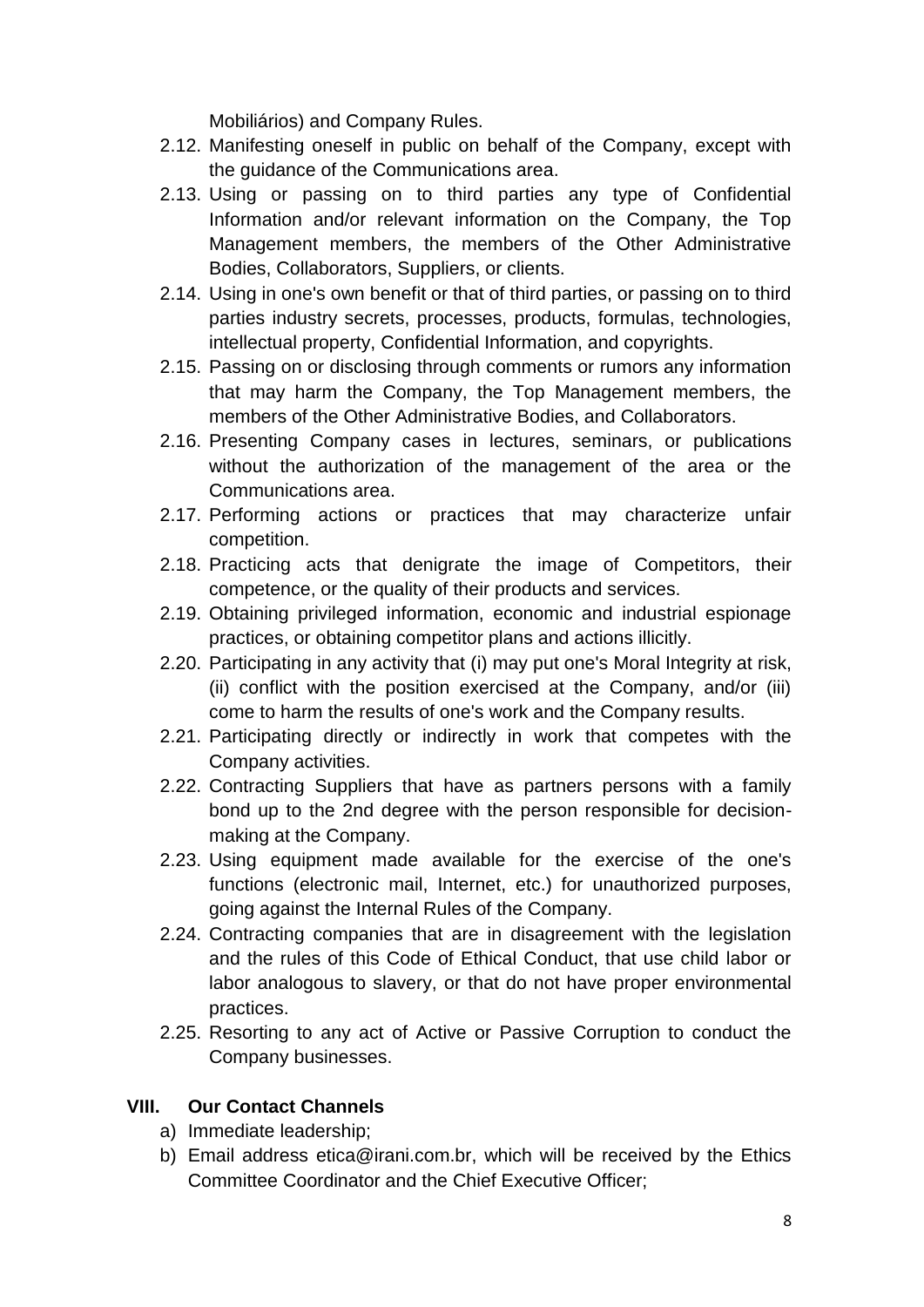- c) Chief Executive Officer [\(sergioribas@irani.com.br\)](mailto:sergioribas@irani.com.br);
- d) Channel available at Mundo IRANI following the ÉTICA link, for the internal public; and
- e) Channel available at website [www.irani.com.br](http://www.irani.com.br/) following the *Institucional* link, for the external public.

### **IX. Treatment of the Manifestos**

- 1. The Manifestos must be reported through the contact channels of the Ethics Committee, and this may be done by the Top Management members, members of the Other Administrative Bodies, Collaborators, and/or any external persons.
- 2. The Company values Manifestos made in good faith and by people who have knowledge of irregular facts, data, or situations involving its businesses, Top Management members, members of the Other Administrative Bodies, its Collaborators, and/or its Suppliers. The Manifestos must be substantiated with a detailed narration of the fact and, if possible, accompanied by documents and photographs that may aid the investigation.
- 3. The Manifestos are subdivided into 04 (four) categories and are investigated by the following areas:
	- a) **Behavioral:** Compromise or may compromise the compliance with our Values and the Code of Ethical Conduct. Such manifestos will be monitored and treated by the area of People Development;
	- b) **Doubts:** related to compliance with the Code of Ethical Conduct. Such doubts will be clarified by the Ethics Committee;
	- c) **Processes:** Complaints of situations related to fraud, resource misapplication, non-compliance with processes, and property damage. Such manifestos will be investigated by the Internal Audit area.
	- d) **Others:** related to situations that do not fit any of the previous possibilities. They are analyzed by the Ethics Committee coordinator and addressed for treatment by the areas of People Development, Internal Audit, or Ethics Committee as per the case.

# **X. Housekeeping Provisions**

- 1. It is the responsibility of all Top Management members, members of the Other Administrative Bodies, and Collaborators to apply and comply with this Code, within its principles and transparency.
- 2. It is the responsibility of our leaderships the dissemination of ethical behavior and, for this reason, to guarantee that those led by them know and understand this Code and the other Company policies. The leaders must also be examples for all Collaborators and Suppliers in the application of our quidelines.
- 3. Situations that characterize the violation of this Code must be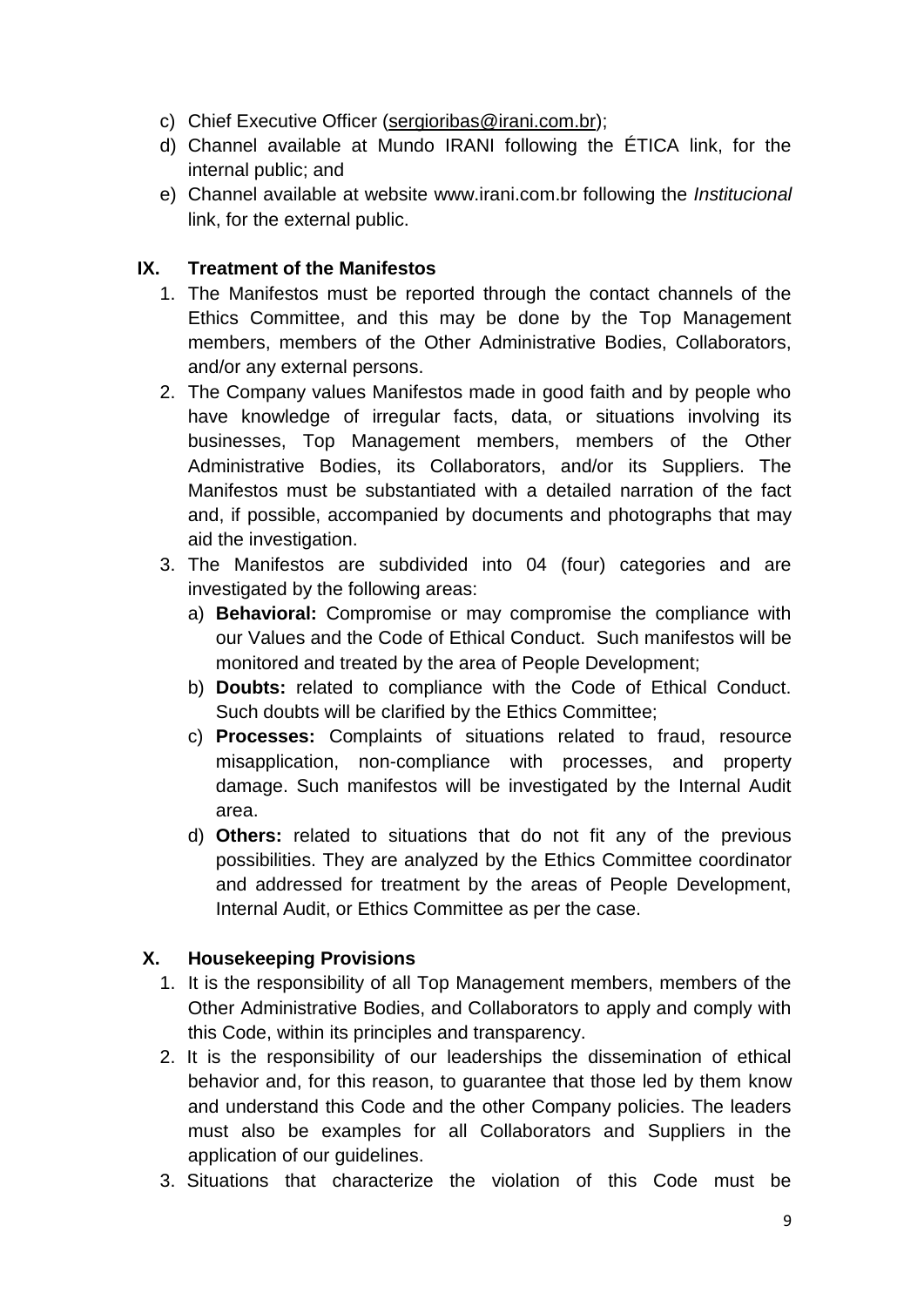communicated immediately by whoever has knowledge of them.

- 4. Situations that may entail Conflicts of Interests not specified in this Code must be informed to the Ethics Committee to seek guidance and clarifications.
- 5. The Manifestos may be identified or anonymous and will be duly evaluated. The confidentiality and anonymity of the person who makes a manifesto are guaranteed. Confidentiality is also guaranteed for the persons who contribute to the investigations to ascertain the facts.
- 6. Regardless of the channel to be used, all persons involved, both in the receipt and the evaluation of the situation, have the duty to keep the most absolute secrecy of the information ascertained.
- 7. The Company does not admit the violation of the secrecy and confidentiality of any of the information addressed in any of the ethicaldisciplinary procedure steps.
- 8. The Company does not admit any kind of Retaliation against whoever reports or manifests another's dubious, suspicious, or possibly unethical behavior or poses questions, makes reports, and exposes doubts, and sanctions may be applied to those who practice retaliation against goodfaith complainants, as per item XII below. We value a work environment in which all feel at ease to point out problems, clarify doubts, and share concerns.
- 9. The rules contained in the Code of Ethical Conduct integrate the employment contract.

# **XI. Training Sessions**

The Company will carry out periodic training sessions at least every two years for all Top Management members, members of the Other Administrative Bodies, and Collaborators of the Company, with attendance control, about the applicability and comprehensiveness of this Code.

# **XII. Sanctions and Penalties**

The conducts that are in disagreement with this Code will be subject to disciplinary measures that include warnings (verbal or formal), suspension, and dismissal, as per the employment contract, Company Rules, and current legislation, especially labor, civil, and criminal laws.

# **XIII. Approval and duration**

This Code was approved by the Board of Directors in its meeting on April 30th, 2008, and reviewed on October 20th, 2010, July 16th, 2014, October 18th, 2017, and December 2nd, 2020. It is available at Mundi IRANI, on the website www.irani.com.br, and the *Institucional* link.